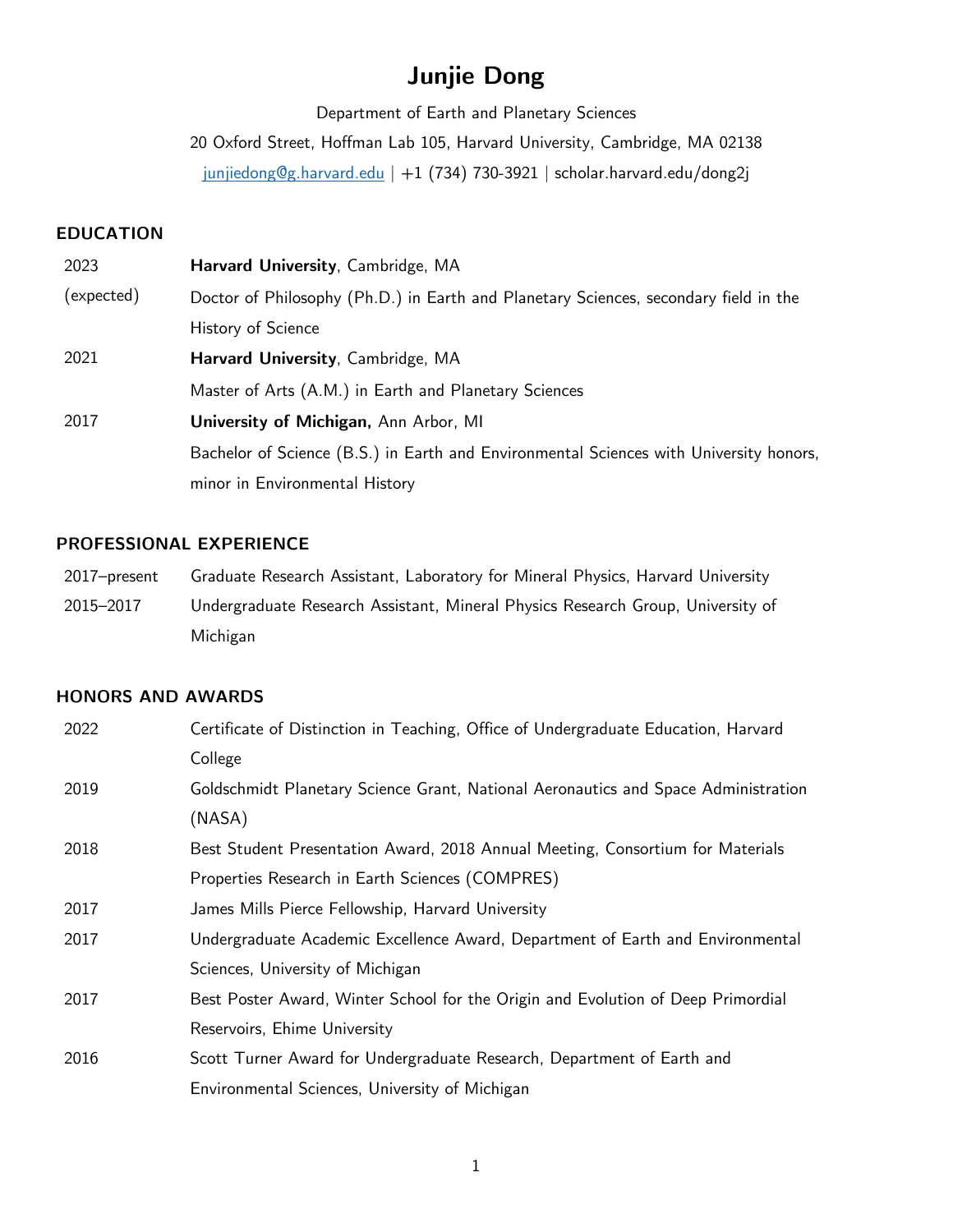2016, 2015 James B. Angell Scholar, College of Literature, Science, and the Arts, University of Michigan

#### **PUBLICATIONS**

#### **Journal Articles Under Review**

[8] **J. Dong**, R. A. Fischer, L. P. Stixrude, C. R. Lithgow-Bertelloni, Z. T. Eriksen, M. C. Brennan, Icarus. Water storage capacity of the Martian mantle through time.

#### **Published Peer-Reviewed Journal Articles**

- [7] **J. Dong**, R. A. Fischer, L. P. Stixrude, C. Lithgow-Bertelloni, AGU Advances, 2021: Constraining the volume of Earth's early oceans with a temperature-dependent mantle water storage capacity Model.
- [6] K. Daviau, R. A. Fischer, M. C. Brennan, **J. Dong**, T.-A. Suer, S. Couper, Y. Meng, V. B. Prakapenka, Journal of Geophysical Research Solid Earth, 2020: Equation of state of TiN at high pressures and temperatures: A possible host for nitrogen in planetary mantles.
- [5] J. Li, F. Zhu, J. Liu, **J. Dong**, Carbon in Earth's Interior (AGU Geophysical Monograph 249, Chapter 15), 2020: Reactive preservation of carbonate in Earth's mantle transition zone.
- [4] D. Zhou, **J. Dong**, Y. Si, F. Zhu, J. Li, Minerals, 2020: Melting curve of potassium chloride from in situ ionic conduction measurements.
- [3] F. Zhu, J. Li, J. Liu, **J. Dong**, Z. Liu, Proceedings of the National Academy of Sciences, 2019: Metallic iron limits silicate hydration of Earth's transition zone.
- [2] **J. Dong**, J. Li, F. Zhu, Frontiers in Earth Science, 2019: Wetting behavior of iron-carbon melt in silicates at mid-mantle pressures with implications for the Earth's deep carbon cycle.
- [1] **J. Dong**, J. Li, F. Zhu, Z. Li, R. Farawi, American Mineralogist, 2019: Melting curve minimum of barium carbonate  $BaCO<sub>3</sub>$  near 5 GPa.

#### **INVITED TALKS**

- 2021 "Annals of the Deep Mars", Departmental Colloquium, Department of Earth and Planetary Sciences, Harvard University.
- 2021 "Watering Down the Mantle: Estimating the Bulk Water Storage Capacities for the Solid Mantles of Earth and Mars", Earth Data Webinar, School of Earth Sciences, Zhejiang University, China.
- 2018 "Water storage capacity of Earth's mantle and its temporal evolution", Crystallography and Mineral Physics Group, Department of Earth Sciences, University College London, UK.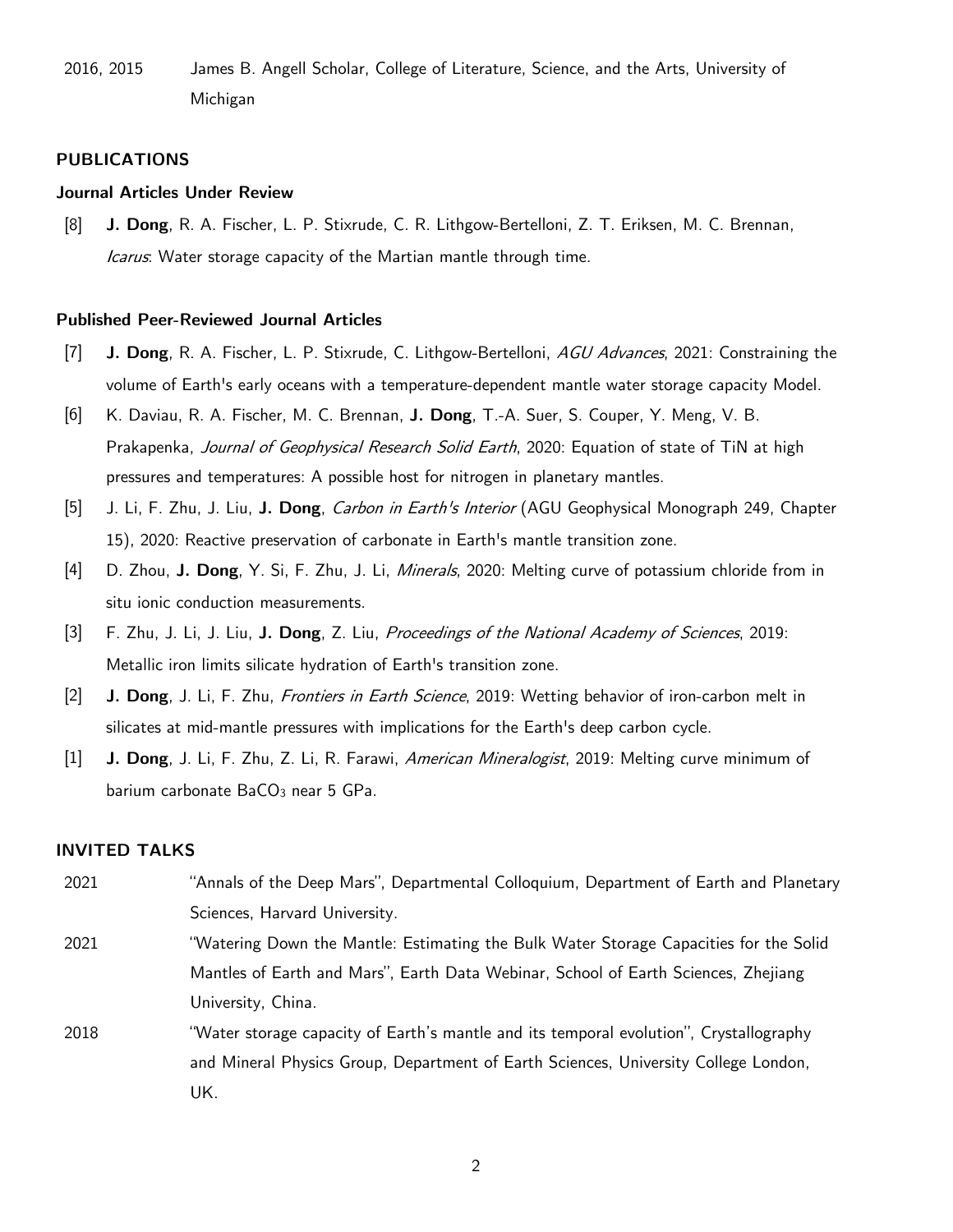# **FIRST-AUTHORED CONFERENCE ABSTRACTS**

| 2022 | Statistically learned nonlinearity of the postspinel phase boundary in $Mg_2SiO_4$ and its |
|------|--------------------------------------------------------------------------------------------|
|      | implications for slab dynamics and morphology, Goldschmidt Conference 2022,                |
|      | Honolulu, HI.                                                                              |
| 2022 | Water storage capacity of the Martian mantle through time, The 53rd Lunar and              |
|      | Planetary Science Conference, The Woodlands, TX.                                           |
| 2021 | The effects of bulk composition, temperature, and chemical stratification on Martian       |
|      | mantle mineralogy and seismic structure, AGU Fall Meeting 2021, New Orleans, LA.           |
| 2021 | Determining phase transition Clapeyron slopes in $Mg_2SiO_4$ for the mantle transition     |
|      | zone: A multiple logistic regression analysis on experimental data, AGU Fall Meeting       |
|      | 2021, New Orleans, LA.                                                                     |
| 2021 | The effects of bulk composition and temperature on Martian mantle mineralogy,              |
|      | COMPRES 2021 Virtual Annual Meeting, Online Everywhere.                                    |
| 2020 | Subsolidus phase relations for $Mg_2SiO_4$ at mantle transition zone conditions, AGU Fall  |
|      | Meeting 2020, Online Everywhere.                                                           |
| 2020 | Phase equilibria and water storage capacities of Martian mantle materials, COMPRES         |
|      | 2020 Virtual Annual Meeting, Online Everywhere.                                            |
| 2019 | Water storage in the Martian mantle, AGU Fall Meeting 2019, San Francisco, CA.             |
| 2019 | Water storage in the Martian mantle, Goldschmidt Conference 2018, Barcelona, Spain.        |
| 2019 | Subsolidus phase transitions in $(Mg,Fe)_2SiO_4$ at transition zone conditions, COMPRES    |
|      | 2019 Annual Meeting, Big Sky, MT.                                                          |
| 2018 | The volume of Archean oceans constrained by temperature-dependent mantle water             |
|      | storage capacity, AGU Fall Meeting 2018, Washington D.C.                                   |
| 2018 | Water storage capacity of Earth's mantle and its temporal evolution, Goldschmidt           |
|      | Conference 2018, Boston, MA.                                                               |
| 2018 | Water storage capacity of Earth's mantle and its temporal evolution, COMPRES 2018          |
|      | Annual Meeting, Albuquerque, NM.                                                           |
| 2017 | Melting curve of compressed barium carbonate from in situ ionic conductivity               |
|      | measurements: Implications for the melting behavior of alkaline earth carbonates in        |
|      | Earth's deep carbon cycle, AGU Fall Meeting 2017, New Orleans, LA.                         |
| 2017 | Melting curve of compressed barium carbonate from in situ ionic conductivity               |
|      | measurements: Implications for the melting behavior of alkaline earth carbonates in        |
|      | Earth's deep carbon cycle, Deep Carbon Observatory (DCO) Extreme Physics and               |
|      | Chemistry (EPC) Workshop 2017, Tempe, AZ.                                                  |

3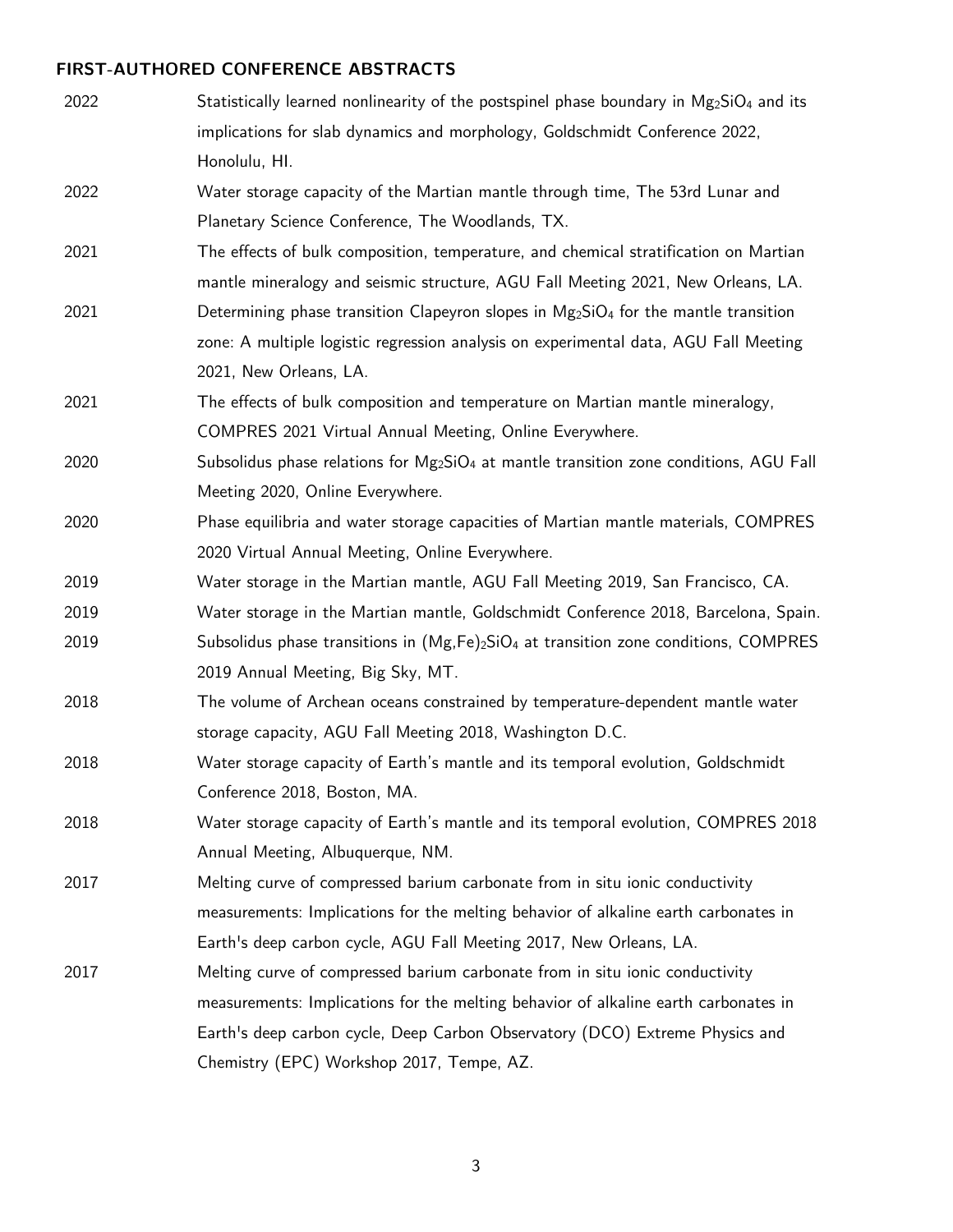| 2017 | Is the Earth's core still growing? Assessing the fate of molten iron-carbon alloy by      |
|------|-------------------------------------------------------------------------------------------|
|      | investigating its wetting of mantle silicates, Winter School for the Origin and Evolution |
|      | of Deep Primordial Reservoirs, Ehime University, Kusatsu, Japan.                          |
| 2016 | Is the Earth's core still growing? Assessing the fate of molten iron-carbon alloy by      |
|      | investigating its wetting of mantle silicates", DCO EPC Workshop 2016 at Stanford         |
|      | University, Palo Alto, CA.                                                                |
| 2016 | Is the Earth's core still growing? Assessing the fate of molten iron-carbon alloy by      |
|      | investigating its wetting of mantle silicates, COMPRES 2016 Annual Meeting,               |
|      | Albuquerque, NM.                                                                          |

## **SYNCHROTRON EXPERIENCE**

Advanced Photon Source (APS) at Argonne National Laboratory

| $13$ -ID-D |  | June 30-July 01, 2018; October 11-12, 2018; February 17-18, 2019 |  |
|------------|--|------------------------------------------------------------------|--|
|            |  |                                                                  |  |

13-BM-C October, 2016

# **TEACHING AND MENTORING EXPERIENCE**

## **Classes**

| 2022 | Spring  | Earth and Planetary Sciences 54 (EPS 54): "Minerals and Rocks of the Earth and        |
|------|---------|---------------------------------------------------------------------------------------|
|      |         | Planets", with Prof. Rebecca A. Fischer, Harvard University (Teaching Fellow)         |
| 2022 | Fall    | Earth and Planetary Sciences 10 (EPS 10): "A Brief History of the Earth", with Profs. |
|      |         | Jerry X. Mitrovica and Rebecca A. Fischer, Harvard University (Teaching Fellow)       |
| 2021 | January | Earth and Planetary Sciences 101 (EPS 101): "Global Warming Science", with Prof. Eli  |
|      | Term    | Tziperman, Harvard University (Programming Coach)                                     |
| 2019 | Spring  | Science of the Physical Universe 30 (SPU 30): "Life as a Planetary Phenomenon", with  |
|      |         | Prof. Dimitar D. Sasselov, Harvard University (Teaching Fellow)                       |

## **Undergraduate Student Research Mentorship**

| 2021-present | Darius Mardaru, Harvard College (Herchel Smith Undergraduate Science Research |
|--------------|-------------------------------------------------------------------------------|
|              | Program; 2021 EPS Summer Short-Term Student Program)                          |
| 2021         | Robert Greene, Harvard College (2021 EPS Summer Short-Term Student Program)   |

# **High School Student Research Mentorship**

2021 Rafid M. Quayum, Montclair High School, NJ (2021 EPS Summer Short-Term Student Program)

4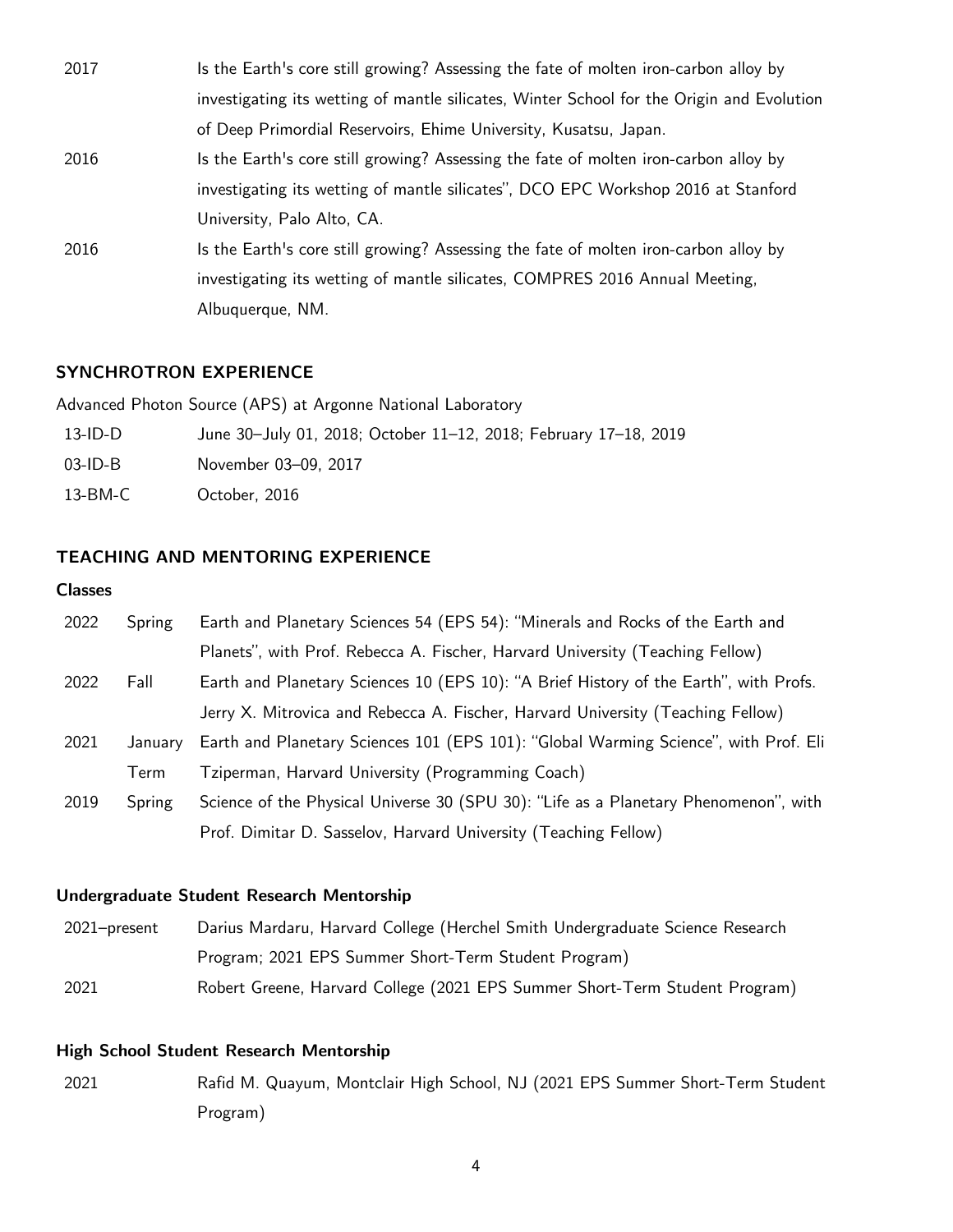2021 Darius Mardaru, Bătrân High School, Constanța, Romania (2021 EPS Summer Short-Term Student Program)

### **PROFESSIONAL SERVICE**

#### **Leadership**

| 2022      | Co-chair, Working Group for Imagery, Signage, and History of Racism, Diversity,      |
|-----------|--------------------------------------------------------------------------------------|
|           | Inclusion and Belonging Council, Department of Earth and Planetary Sciences, Harvard |
|           | University                                                                           |
| 2020      | Student Representative, Meeting Planning Committee, COMPRES 2020 Annual Meeting      |
| 2019-2020 | Chair, Student and Postdoc Committee, COMPRES                                        |
| 2018-2019 | Member, Student and Postdoc Committee, COMPRES                                       |
| 2018-2019 | Organizer, Solid Earth Graduate Student Lunch Seminar, Department of Earth and       |
|           | Planetary Sciences, Harvard University                                               |

# **Conference Session Organized**

| 2021 | Convener, "MR24A: Hydrogen and Carbon in the Solid Earth from Crust to Core", AGU  |
|------|------------------------------------------------------------------------------------|
|      | Fall Meeting 2021                                                                  |
| 2020 | Convener (student mentee), "DI023: A Multidisciplinary Approach to Understanding   |
|      | Volatiles in Earth's Mantle", AGU Fall Meeting 2020                                |
| 2020 | Session Chair, "Student/Postdoc Breakout Session: Conducting Research and Managing |
|      | Your Career in the Time of a Pandemic", COMPRES 2020 Annual Meeting                |
| 2020 | Session Chair, "Contributed Talks Session: Advances in High-Pressure Techniques",  |
|      | COMPRES 2020 Annual Meeting                                                        |
| 2020 | Session Chair, "Contributed Talks Session: Water, Water Everywhere", COMPRES 2020  |
|      | Annual Meeting                                                                     |

#### **Journal Reviewer**

American Mineralogist, Astronomy & Astrophysics, Nature

### **PUBLIC AND COMMUNITY ENGAGEMENT**

| 2022 | Guest Speaker, "From Blue to Red: How Mars Got and Lost Its Oceans", Science in the   |
|------|---------------------------------------------------------------------------------------|
|      | News Seminar Series, Harvard University                                               |
| 2021 | Guest Speaker, Astronomy Club, Cambridge Rindge and Latin School                      |
| 2020 | Interviewed for $\#AGU20$ Scientific Roll Call (https://youtu.be/bQxVCHEvSlg?t=1394), |
|      | AGU 2020 Fall Meeting                                                                 |